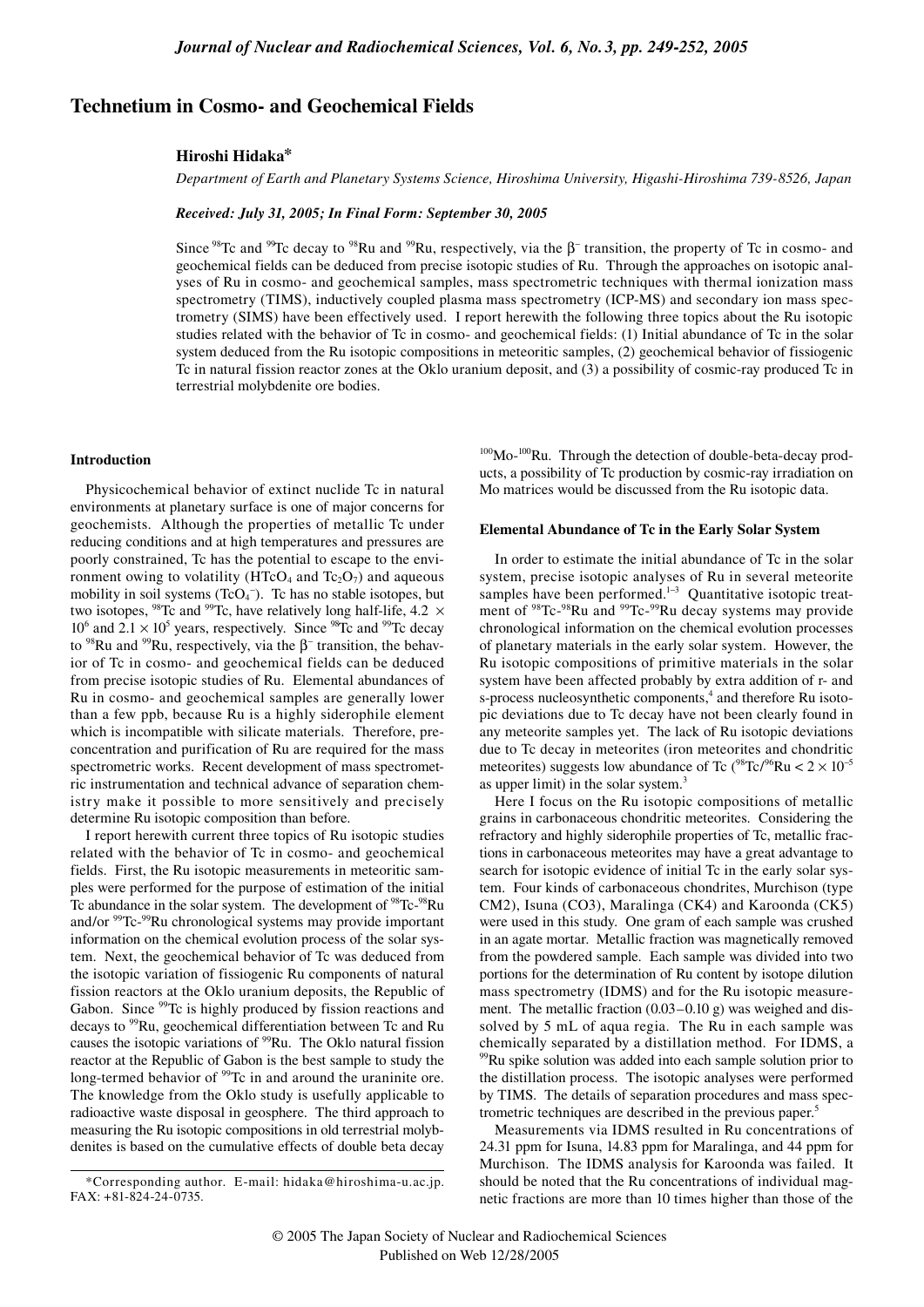

Figure 1. The <sup>98</sup>Ru/<sup>101</sup>Ru and <sup>99</sup>Ru/<sup>101</sup>Ru isotopic data for metallic fractions of individual meteorites and standard materials. Shaded zones in the figure represent standard data from this study: <sup>98</sup>Ru/<sup>101</sup>Ru  $= 0.109529 \pm 0.000014$  and <sup>98</sup>Ru/<sup>101</sup>Ru = 0.747552  $\pm$  0.000044. The analytical uncertainties are 2σ of the mean.

carbonaceous bulk components.

The isotopic results are shown in Figure 1. Judging from high sensitivity of TIMS analysis, more precise analytical results were expected. However, the analytical precision in this study was not good enough to make a critical discussion about the presence of isotopic excesses on <sup>98</sup>Ru and <sup>99</sup>Ru in the individual samples, because the quantities of Ru treated in this study were extremely low. As shown in Figure 1, all of the data from meteorite samples overlap with those of standard materials<sup>1, 3, 4, 6-8</sup> within analytical precisions indicated by  $2\sigma$  of the mean. Further analysis is required to discuss about the initial abundance of Tc in the early solar system from the Ru isotopic data.

#### **Fissiogenic Tc in the Oklo Natural Reactors**

Technetium-99 is highly produced by fission and turned to <sup>99</sup>Ru via β<sup>−</sup> decay. Kenna and Kuroda found natural <sup>99</sup>Tc produced by  $238$ U spontaneous fission in a pitchblende sample.<sup>9</sup> One rare example that Tc behavior can be studied in terrestrial field is natural fission reactors at the Oklo and Bangombe uranium deposits at the Republic of Gabon. Large-scaled fission chain reactions spontaneously occurred, and significant amounts of fissiogenic isotopes were produced in the natural reactors around 2.0 billion years ago.<sup>10</sup> Isotopic studies of the natural reactors provide long-termed behavior of fission products in and out of uranium matrices. $11$  All of fissiogenic isotopes produced in the reactors completely decayed to stable isotopes at present. Isotopic analyses of Ru for the Oklo samples have been also carried out in order to study geochemical behavior of fissiogenic Tc.12−15

Four of seven Ru stable isotopes, <sup>99</sup>Ru, <sup>101</sup>Ru, <sup>102</sup>Ru and <sup>104</sup>Ru, are produced by fission. In the natural reactor samples, only four fissiogenic Ru isotopes and <sup>100</sup>Ru produced by neutroncaptured 99Ru can be detected because of high fission product yields of Ru and extremely low abundance (in general, less than ppb) of non-fissiogenic Ru in terrestrial crustal samples. The Ru isotopic compositions of natural reactor samples are expected from the fission product yields of  $^{99}Ru$ ,  $^{101}Ru$ ,  $^{102}Ru$ and <sup>104</sup>Ru. However, significant variations of <sup>99</sup>Ru isotopic abundances have been often observed in the natural reactor samples.<sup>12−15</sup> In particular, micro-metallic grains consisting mainly of Pb, S, Ru, Rh and As found in the reactor samples show a large excess of  $^{99}Ru$ .<sup>15</sup> This fact suggests the chemical fractionation between Tc and Ru during and after fission reactions. Since  $99Ru$  experienced long-lived  $99Tc$  as a radioactive precursor, differentiation between Tc and Ru can be presently seen as enrichment or depletion of the <sup>99</sup>Ru isotopic abundance.

Isotopic excesses of fissiogenic 99Ru is defined as the following parameter ∆99Ru:

$$
\Delta^{99}\text{Ru}(\%) = \left(\frac{^{99}\text{Ru}^{101}\text{Ru}}{^{99}\text{Ru}^{101}\text{Ru}}\right)_{\text{calculated}} - 1\right) \times 100,
$$

where  $(^{99}Ru/^{101}Ru)_{measured}$  is the  $^{99}Ru/^{101}Ru$  isotopic ratio of each sample, and  $(^{99}Ru/^{101}Ru)_{calculated}$  is the  $^{99}Ru/^{101}Ru$  isotopic ratio calculated from fission product yields of  $^{238}$ U,  $^{239}$ Pu and  $^{235}$ U.

Table 1 shows  $\Delta^{99}$ Ru values resulted from the Ru isotopic measurements of several kinds of the Oklo samples. The positive  $\Delta^{99}$ Ru value means the enrichment of Tc relative to Ru in the sample, while the negative one means the depletion. The difference of physico-chemical properties between Tc and Ru finally causes such isotopic variation of  $99$ Ru. It is considered that both Ru and Tc are easily mobile when they form oxide compounds such as  $RuO_4$  and  $Te_2O_7$ . As shown in Table 1, the  $\Delta^{99}$ Ru values vary in uraninite matrices. Uraninite is generally stable under reducing condition, because U(IV) is much more insoluble than U(VI). Therefore, the uraninite ore body might have kept stable in reducing condition. However, in a rare case, some minerals which form under a strongly oxidizing condition, such as minium ( $Pb_3O_4$ ) coexist in uraninite marices.<sup>16</sup> The presence of a minium shows evidence for a local oxidizing condition even in uraninite. As a reason of making the local oxidizing condition in uraninite, radiolysis of water is reasonably considered. The oxygen arising from radiolysis of water was locally accumulated, and played a role in changing the oxidizing conditions in uraninite. In this situation, fissiogenic Tc and Ru might have been locally mobile and have differentiated with each other. The variation of  $\Delta^{99}$ Ru in several uraninite samples also supports the presence of local oxidizing condition due to water radiolysis in uraninite.

**TABLE 1:** ∆<sup>99</sup>**Ru Values of Various Kinds of the Oklo Samples**

| Sample             | $\Delta^{99}Ru$ |
|--------------------|-----------------|
| Whole rock         |                 |
| GL13-3477          | $-15.3$         |
| GL13-3492          | $+4.7$          |
| GL13-3522          | $+103.6$        |
| GL13-3535          | $-41.2$         |
| SF84-1469          | $+4.41$         |
| SF84-1480          | $+2.82$         |
| SF84-1485          | $-5.15$         |
| SF84-1492          | $-1.21$         |
| SD37-S2            | $+11.6$         |
| Metallic aggregate |                 |
| SD37-S2/CD.2       | +85.9           |
| SD37-S2/CD.3       | $+49.9$         |
| SD37-S2/CD.5       | +118            |

Data are from Hidaka et al.<sup>14, 15</sup>

Figure 2 illustrates the comparison of Ru isotopic abundance patterns between metallic aggregates and the whole rock taken from one of the Oklo reactor zones. The Ru isotopic compositions of all of the metallic aggregates show positive  $\Delta^{99}Ru$ (+49.9 to +118) much larger than that of the whole rock (+11.6). This is caused by the enrichment of  $99$ Tc in the metallic aggregate because of differentiation between Ru and Tc, suggesting that Tc has a stronger chalcophile property (chemical affinity with sulfur) than Ru.

# **Cosmic-ray-induced Tc from Mo in Old Terrestrial Molyb**denite (MoS<sub>2</sub>)

Double beta decay is known as the rarest nuclear phenomenon having extremely long half-life over  $10^{18}$  years. Geochemical analysis of isotopic excesses in geological materials caused by accumulation of the decay daughter isotope is a useful method for detection of the double beta decay products.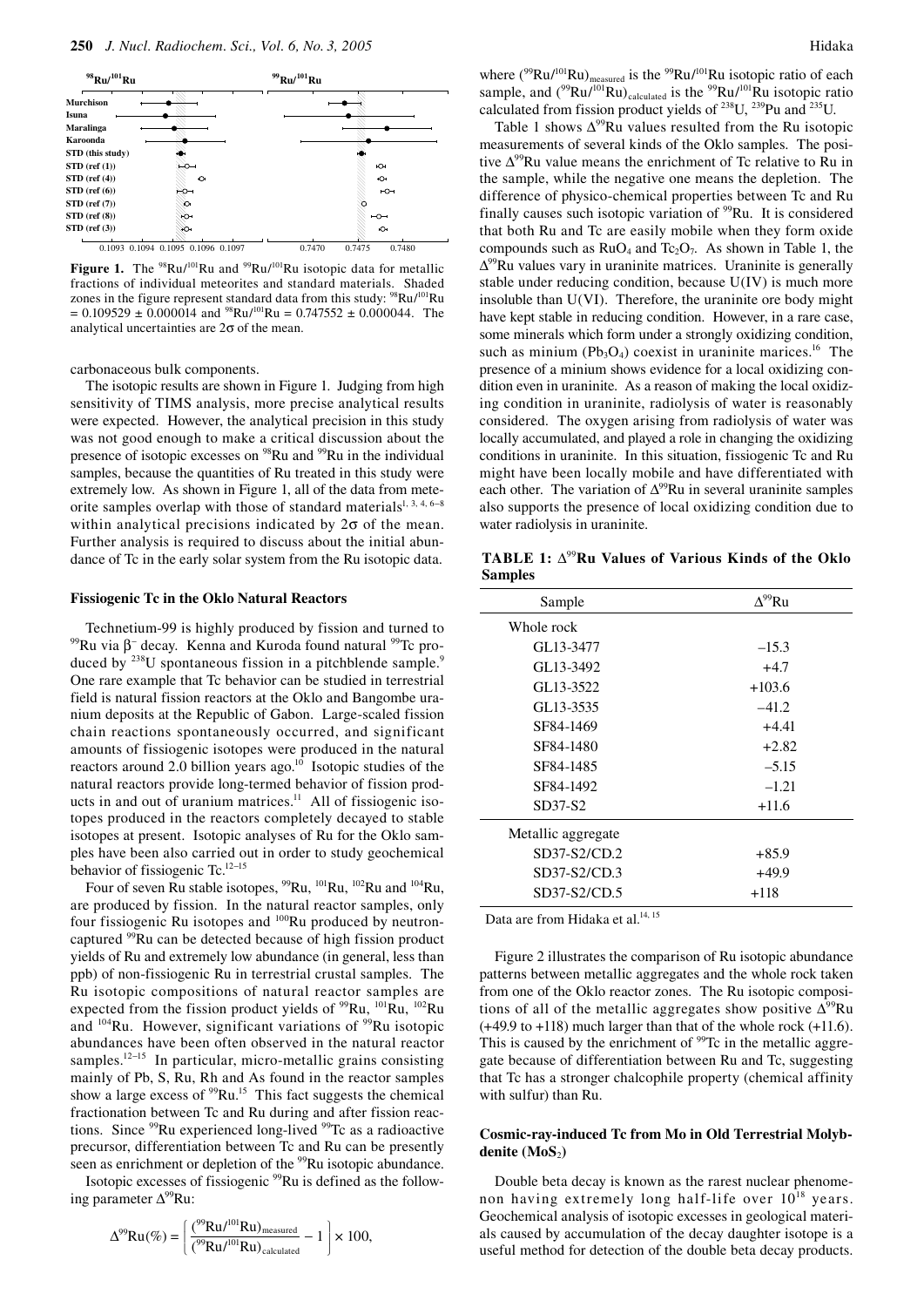

Figure 2. The Ru isotopic patterns of metallic aggregates and whole rock samples taken from the Oklo reactor zone 13 SD37-S2.

The half-life of  $^{100}$ Mo- $^{100}$ Ru double beta decay has recently been determined from a  $^{100}$ Ru isotopic excess in geologically old molybdenum minerals.<sup>17</sup> However, the half life of  $100M$ o estimated from the present geochemical analysis,  $2.1 \times 10^{18}$ years, is a factor of 4 lower than that from direct counting measurements.

Geologically old molybdenite is a suitable mineral for this study. The samples were collected from the molybdenite ores at Mt. Mulgine (Western Australia) and Osbourne (Queensland, Australia). The crystallization ages of the two minerals dated by <sup>187</sup>Re-<sup>187</sup>Os method were (2.903  $\pm$  0.004)  $\times$  10<sup>9</sup> years for Mt. Mulgine and  $(1.051 \pm 0.001) \times 10^9$  years for Osbourne. In addition, an extremely low abundance of primordial Ru content in the molybdenite (50 ppt for Mt. Mulgine, 22 ppt for Osbourne) is a great advantage for isotopic detection of 100Ru produced by the double beta decay.

There are some possible sub-reactions to provide Ru isotopic anomalies in Mo matrices through the Tc production by muoninduced and proton-capture reactions of Mo and spontaneous fission of  $238$ U. Fissiogenic Tc from spontaneous  $238$ U can be estimated to be negligible because of low U contents (<10 ppm) in the molybdenites. In previous work by Cowan and Haxton<sup>18</sup>, the amount of muon-induced Tc in a molybdenite ore was estimated. On the basis of their concept, the amount of muoninduced <sup>100</sup>Tc, and therefore <sup>100</sup>Ru, is simply calculated to be less than 90 pg for a 3 billion-years old sample with  $6.7 \text{ m}^3$  volume. This result shows that the amount of muon-induced products is not enough to produce the isotopic excess of <sup>100</sup>Ru. Of more concern are the proton capture of  $100$ Mo(p,n)<sup>100</sup>Tc and the subsequent decay of  $100Tc$  to  $100Ru$ . It should be noted that proton capture reactions on Mo would also involve the <sup>98</sup>Mo isotope and produce  $98$ Tc by  $98$ Mo(p,n)<sup>98</sup>Tc. The production rates can be defined by  $\psi \sigma N$ ; where  $\psi$  is the proton fluence from cosmic rays,  $\sigma$  is the cross section for proton capture reaction, N is the number of target isotopes. Considering the proton capture cross sections<sup>19</sup> and isotopic abundances for <sup>98</sup>Mo and <sup>100</sup>Mo, the production rate of <sup>98</sup>Tc is estimated to be 2.8 times higher than that of 100Tc. However, the Ru isotopic compositions of two terrestrial molybdenites show significant isotopic excesses only in 100Ru. Figure 3 shows the Ru isotopic abundance patterns of two molybdenite, Mt. Mulgine and Osbourne, used in this study. If the differentiation between Tc and Ru occurred in the molybdenite ore bodies, it may be possible to produce an isotopic excess of only <sup>100</sup>Ru. The half-life of <sup>98</sup>Tc (4.2  $\times$  10<sup>6</sup> years) is much longer than that of  $^{100}$ Tc (15.8 s). The half-life of  $^{98}$ Tc is long enough for occurrence of chemical differentiation between Tc and Ru by geological processes. However, the molybdenite samples used in this study do not show visible evidence for



**Figure 3.** The Ru isotopic patterns of two molybidenite, Mt. Mulgine and Osbourne. Error bars in the figure are  $2\sigma$  of means. The data are normalized at <sup>96</sup>Ru and <sup>101</sup>Ru for correction of instrumental mass fractionation.

alteration and weathering. In conclusion, it is implausible to produce isotopic excess of only 100Ru by interaction of cosmicray with molybdenite. Therefore, the production rates of Tc in Mo matrices under natural circumstances are too small to detect by isotopic measurements.

## **Summary**

Isotopic measurements of Ru by mass spectrometric approaches were made to understand the long-termed behavior of Tc in cosmo- and geochemical fields. In particular, the samples containing enough amount of Tc, like natural reactors, showed significant isotopic variations of Ru due to Tc-Ru differentiation in association with geological activities. The existence of micrometallic inclusion containing a large amount of fissiogenic Ru and significantly positive  $\Delta^{99}$ Ru reveals that siderophile property of Tc is higher than that of Ru. More precise analysis is required for determination of the initial Tc abundance in the solar system, because current isotopic data from meteorite samples provide no information of initial Tc abundance in the solar system. Tc-Ru chronological system may put a temporal constraint on evolution processes of early planetary bodies such as condensation and evaporation of dust grains, metal-silicate segregation, core crystallization, and aqueous alteration. Ruthenium isotopic data from old molybdenite ores showed isotopic excesses of <sup>100</sup>Ru due to double beta decay <sup>100</sup>Mo-<sup>100</sup>Ru. There is no evidence for cosmogenic Tc in the samples.

#### **References**

- (1) H. Poths, S. Schmitt-Strecker, and F. Begemann, Geochim. Cosmochim. Acta **51**, 1143 (1987).
- (2) J. H. Chen, D. A. Papanastassiou, and G. J. Wasserburg, *Lunar and Planetary Science XXXIV*, Abstract#1789 (2003).
- (3) H. Becker and R. J. Walker, Chem. Geol. **196**, 43 (2003).
- (4) Q. Yin, PhD thesis, University of Mainz (1995)
- (5) C. V. Ly and H. Hidaka, Geochem. J. **38**, 485 (2004).
- (6) M. Huang and A. Masuda, Anal. Chem. **69**, 1135 (1997).
- (7) M. I. Smoliar, *Lunar and Planetary Science, XXIX*, Abstract #1202 (1998).
- (8) H. Becker, C. Dalpe, and R. J. Walker, Analyst **127**, 775  $(2002)$ .
- (9) B.T. Kenna and P.K. Kuroda, J. Inorg. Nucl. Chem. **26**, 493 (1964).
- (10) F. Gauthier-Lafaye, P. Holliger, and P. L. Blanc, Geochim. Cosomochim. Acta **60**, 4831 (1996).